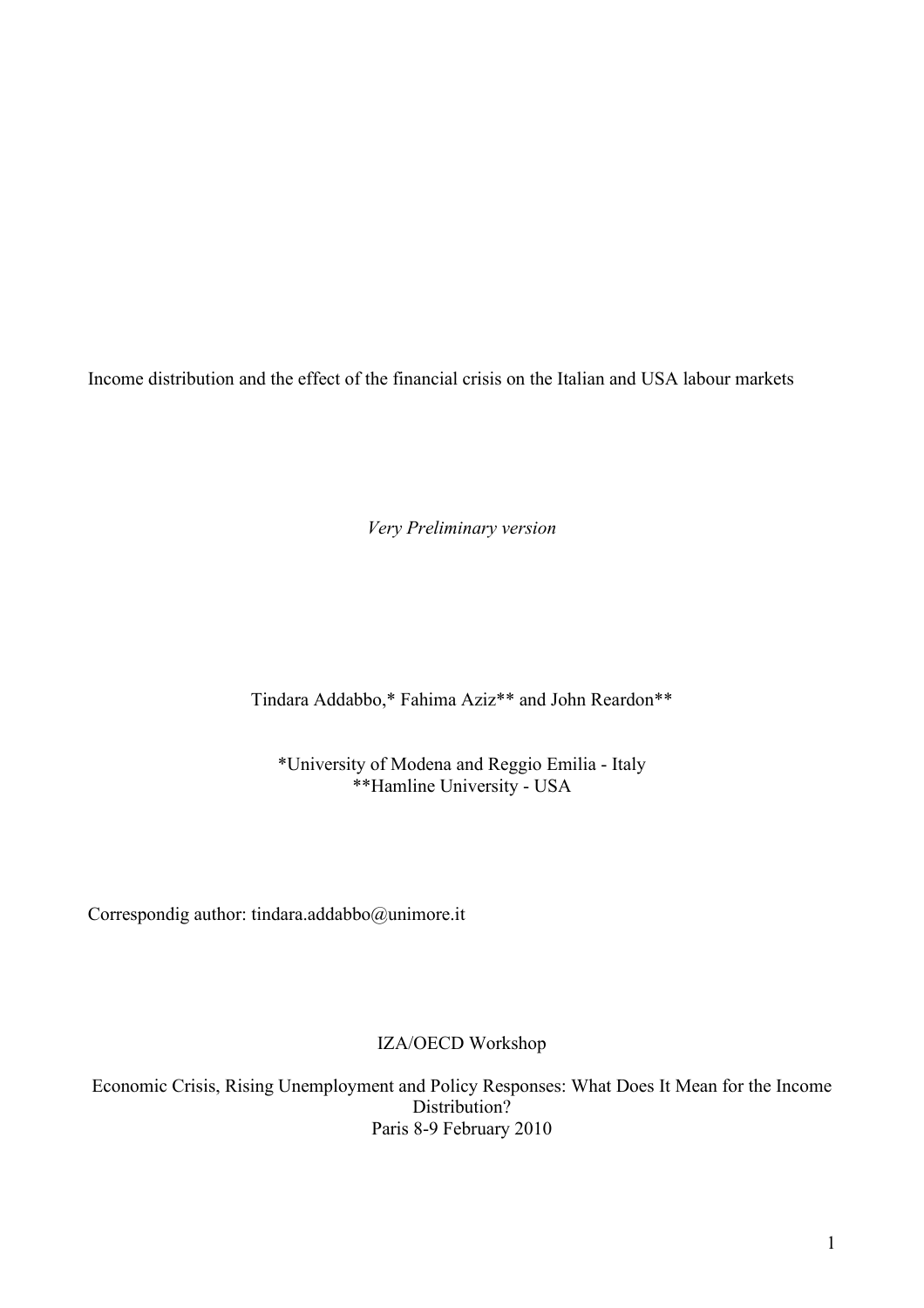## Abstract

The financial crisis has significantly increased unemployment rates across the globe with differential effects on living standards. Our objective in this paper is to compare effects on income inequality in the Italian and the USA labour market. We will construct a microsimulation analysis on the impact of the crisis on household income, unemployment, and inequality using the European Statistics on Income and Living Conditions Survey, Italian Labour Force Survey data for Italy, and the Panel Study of Income Dynamics, for the United States.

We are most concerned with the effect of joblessness on household income and well-being and the impact of different systems of unemployment benefit on unemployment sustainability. Our focus is not only on the pecuniary dimension of well-being, but also the socio-economic impacts of unemployment. On the latter we can provide a first estimate on the cost in terms of limited access to medical and dental treatment and analyses and on the perception of not making ends meet for Italian unemployed as regards to their previous employment status.

The first section of the paper will briefly address the differences and similarities in the basic economic parameters in the US and Italian labour markets before and after the crisis. The second section (though incomplete) will discuss our findings from the simulation and multivariate analysis. The third will suggest ameliorative policies based on our findings and offer conclusions.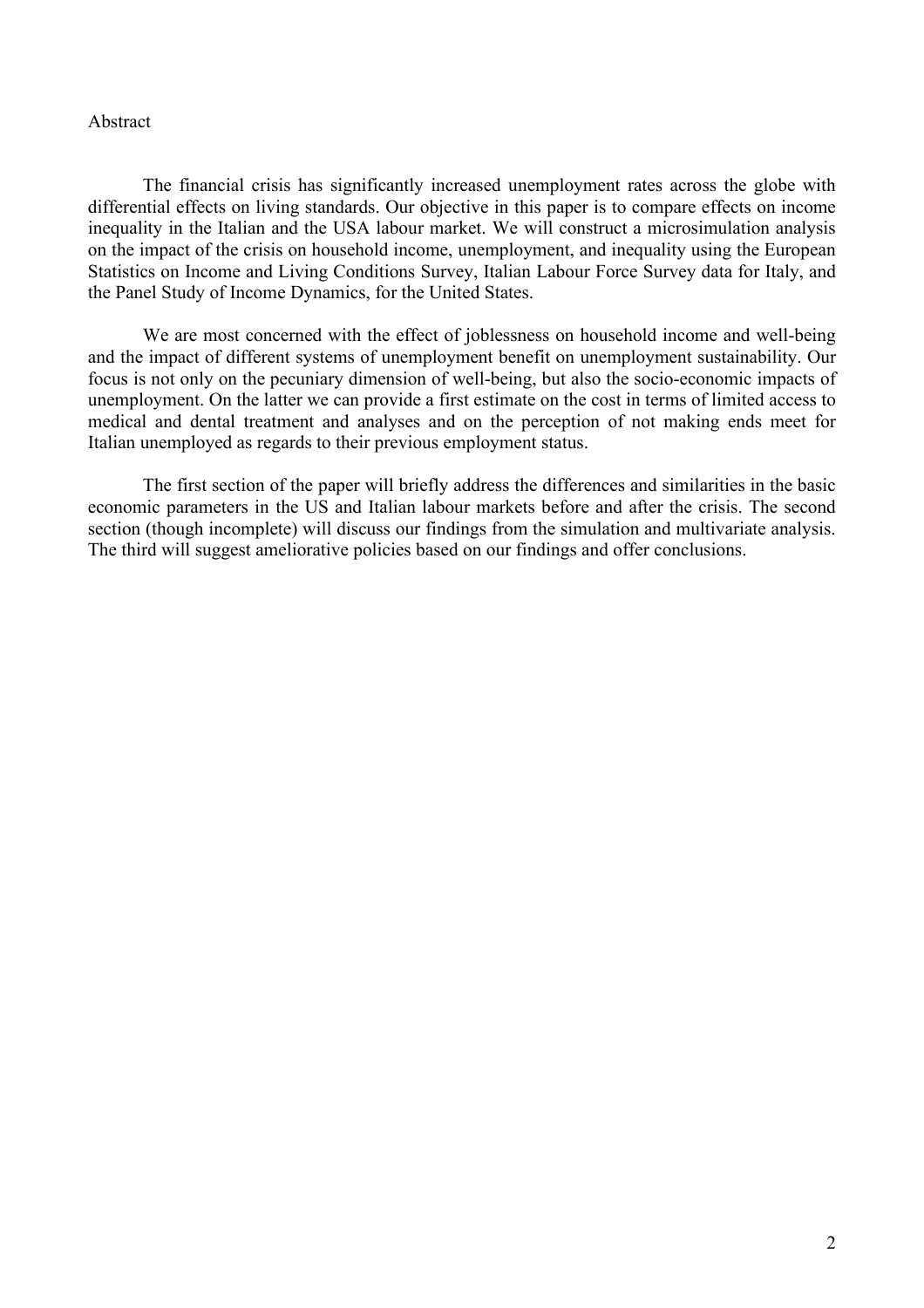## **Introduction**

The current financial crisis is the most severe since the Great Depression. Although it began in the United States, it has significantly disrupted labour markets across the globe. Given the severity of the crisis it is important to analyze both the short-term cyclical effects on families and individuals and also the long-term effects of investment and economic growth.

In this paper we will analyze the short-term socioeconomic effects of high unemployment, while at the same time, delineating potential factors affecting long-term growth. Our focus is a comparative study between the labour markets of the United States and Italy. The first section of the paper will discuss and compare the two labour markets; the second section will discuss results from empirical testing; and the third will offer concluding observations and policies suggestions.

# **1. The impact of the crisis on the USA and Italian labour market**

### **1.1. Similarities and Differences Between the US and Italian Labour Markets**

The Italian labour market is deeply divided into regional differences - the South and the Centre-North.<sup>1</sup> The former has historically had much higher unemployment rates and inactivity rates than the Centre-North. In addition, the South has much higher long-term and youth unemployment. In Italy, 15.5 percent of youth aged less than 25 where unemployed in EU-27 against 20.3 percent in Italy. For individuals in the 25 to 29 year age group, higher education does not reduce the risk of being unemployed: the unemployment rate is 11 percent for those with a low level of educational attainment, 8.6 percent for those with a medium level of educational attainment and 14 percent of those with tertiary education (Eurostat, 2009). Italy is also characterized by a higher diffusion of underground economy on average 11.7 of the total labour (against 5% on average in other EU15 countries) showing a larger incidence of irregular labour in the South of Italy: in 2004 with respect to total employment it ranged from 7.5% in region Emilia Romagna to 26.2% in Calabria region (Cappariello and Zizza, 2009; European Commission, 2004).

 $1$  On the persistence of these regional disparities see Svimez (2007).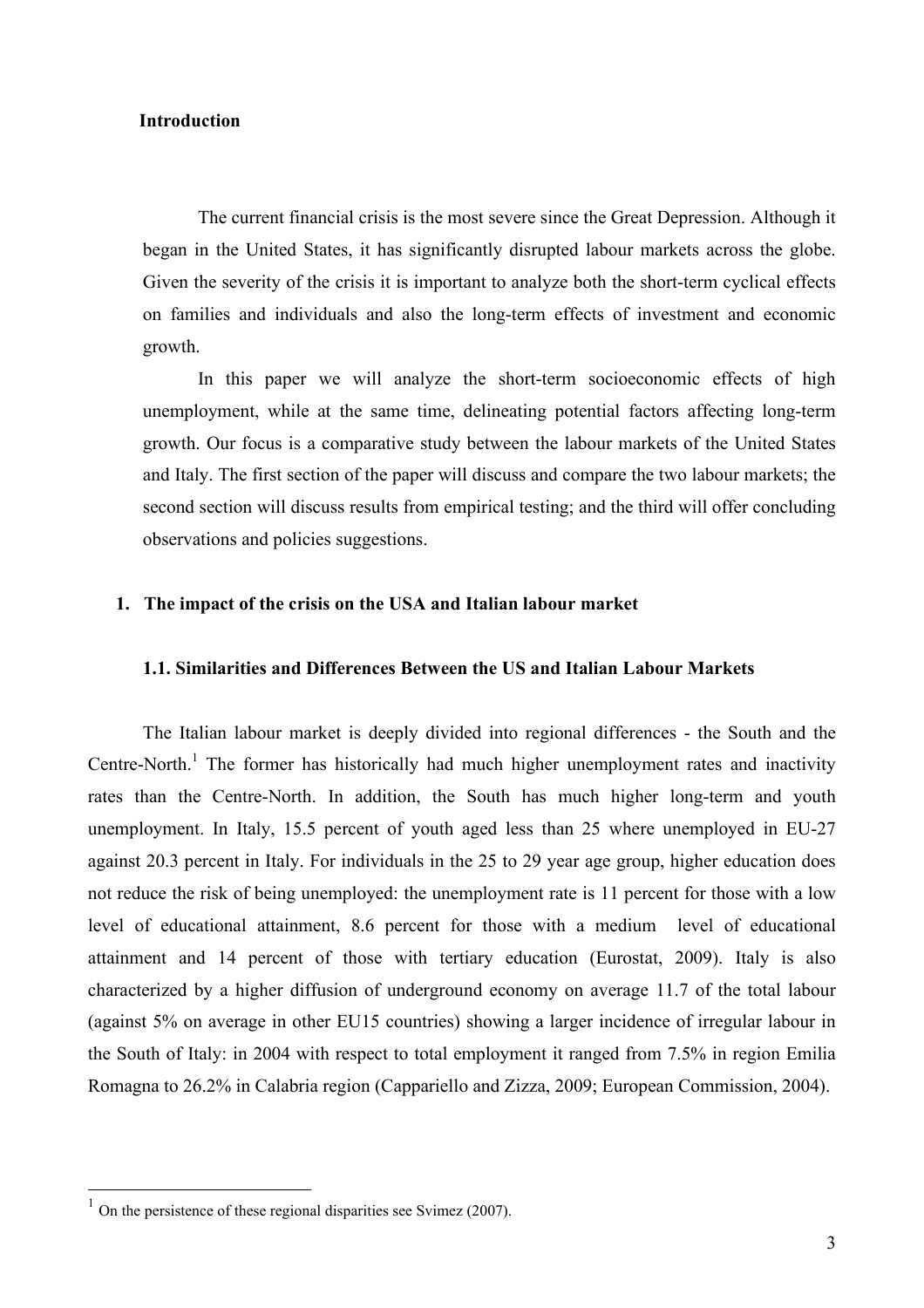Different from the USA the Italian labour market is characterized by a higher degree of trade union density and union coverage. The degree of trade union density has decreased in Italy from 50% in 1980 to 33.3% in 2007 and in the USA it ranges from 22% in 1980 to 11.6% in 2007 (www.oecd.org).

Since 1996, the non-standard share of Italian employment (including short term contracts) has significantly increased. According to ISTAT data (2009a), 13.3 percent of employees in 2008 are in short-term contracts with a higher diffusion of temporary work amongst women (15.6% of women employees are in temporary jobs) and young (23.7% of employees aged less than 34 are in temporary jobs) (ISTAT, 2009a, p.242).

Compared to the US, Italy is characterized by lower activity rates (Table 1). Though increasing with respect to 1994, in 2007 women's activity rate in Italy was on average 50.7 percent, compared to 69.1 percent in the US.

| Aged 15-64  |      |      |      |      |
|-------------|------|------|------|------|
|             |      | 1994 |      | 2007 |
|             | М    | F    | М    | F    |
| <b>USA</b>  | 84.3 | 69.4 | 81.7 | 69.1 |
| Italy       | 74.2 | 41.9 | 74.4 | 50.7 |
| $Euro-15$   | 78.4 | 56.5 | 79.5 | 64.5 |
| <b>OECD</b> | 81.4 | 57.8 | 80.5 | 61.1 |

Table 1 – Labour force participation rates 1994-2007 women and men

Source Table B Oecd Employment Outlook 2008 337-338.

Turning to employment rates (Table 2) in Italy the employment rate of women aged 15-64 in 2007 was 46.6% against 70.7 for men with 24 percentage points gap at the disadvantage of women. This while the gender gap in employment rates is on average 14 percentage points in EU-27 and 19 percentage point in OECD countries and 12 percentage points in the USA.

Table 2 – Employment rates 1994-2007 women and men aged 15-64

|             | 1994 |      |            | 2007 |      |            |
|-------------|------|------|------------|------|------|------------|
|             | М    | F    | gender gap | М    | F    | gender gap |
| <b>USA</b>  | 79   | 65.2 | 14         | 77.8 | 65.9 |            |
| Italy       | 67.8 | 35.4 | 32         | 70.7 | 46.6 | 24         |
| Euro-27     |      |      |            | 72.5 | 58.3 | 14         |
| <b>OECD</b> | 75.4 | 52.9 | 23         | 76   | 57.5 | 19         |

Source: www.oecd.org statistical data base.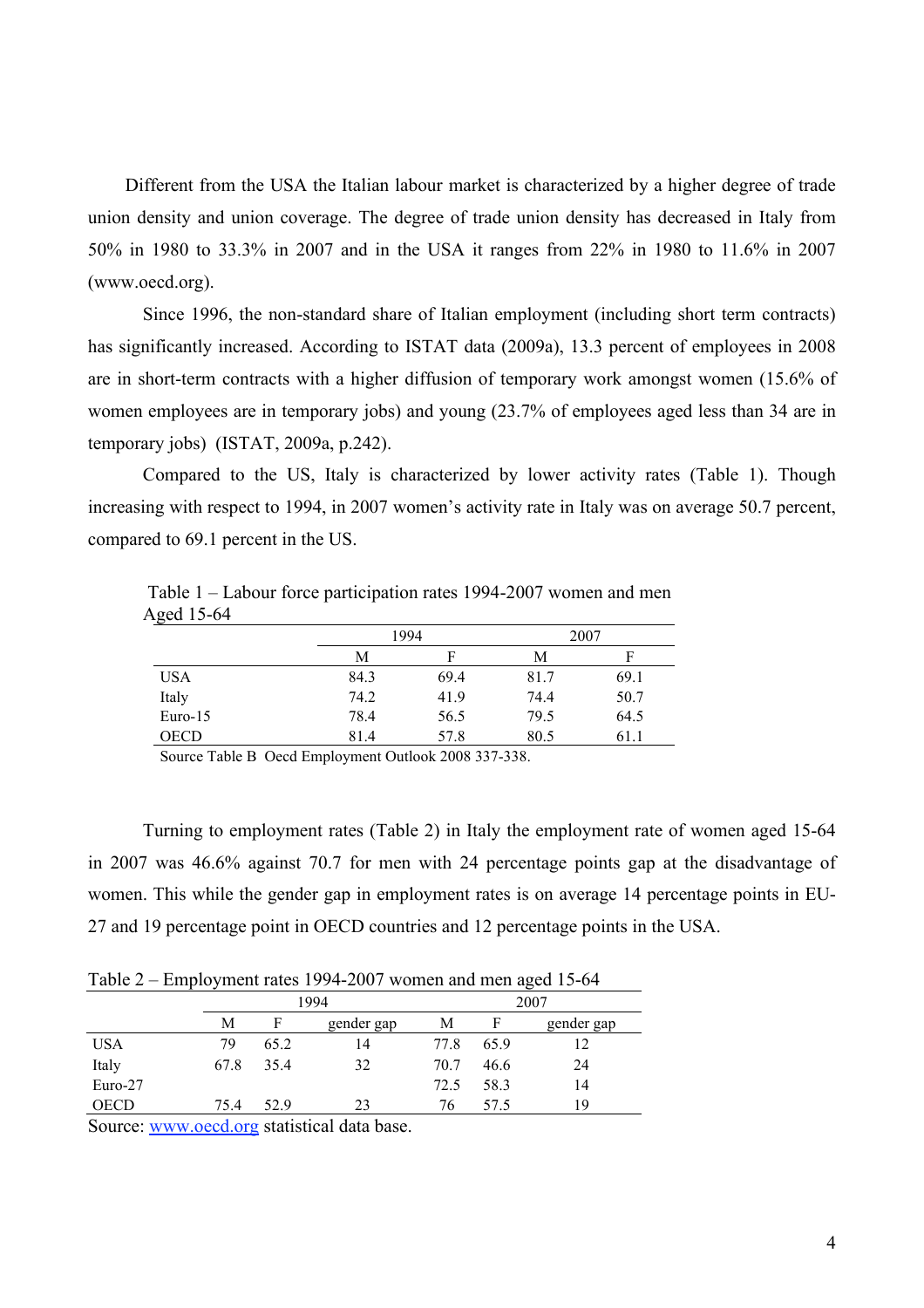## **1.2 – The effect of the crisis on the Italian and USA labour markets**

In December 2009 the US unemployment rate at 10.0 percent surpassed that of Europe at 9.7 percent. In the USA December 2009, unemployment rates were —10.2 percent for adult men, 8.2 percent for adult women, 27.1 percent for teenagers, 9.0 percent for whites, 16.2 percent for blacks, 12.9 percent for Hispanics, and 8.4 percent for Asians. The number of long-term unemployed (those jobless for 27 weeks and over) continues to increase, reaching 6.1 million. In December 2009, four out of ten unemployed workers were jobless for 27 weeks or longer.

The civilian labour force participation rate fell to 64.6 percent in December 2009 from 66 percent in 2008. The employment-population ratio declined to 58.2 percent. Of significant interest especially for the long-term effects of the crisis, is that after the 2001 recession ended the labour force participation rate (LFPR) continued to decline, never reversing itself, unlike every post WWII recession.

Previously the LFPR would decrease during a recession, then rebound and better its prerecession peak within one or two years. During the 1973-1975 recession for example, the LFPR decreased slightly in 1974 and by 1975 resumed its upward trend, and in 1976 surpassed its prerecession peak in 1973. Likewise during the July 1990 –March 1991, recession the LFPR dipped in 1991 but by 1994 had surpassed its pre-recession peak and during the double-dip recessions of 1980 and 1981 the LFPR never decreased.

While data remains preliminary, one hypothesis is that the financial assets of older workers deteriorated during the collapse of the stock market bubble in 1999-2001; and their assets suffered a further deterioration in housing assets during the current crisis, causing them to re-enter the labour market. But this still fails to explain why the LFPR for prime age men and women did not increase after 2001 as it has in every other post WWII recession. Something is fundamentally changing in the US labour market which predates the financial crisis.

The number of persons employed part time for economic reasons, defined as individuals working part time because their hours had been cut back or because they were unable to find a fulltime job was unchanged at 9.2 million in December 2009 and has been relatively flat since March 2009 witnessing a significant increase since 2007.

In the U.S., the gender unemployment gap is the most disproportionate since record keeping began in 1948. According to the Bureau of Labor Statistics (BLS), male unemployment rates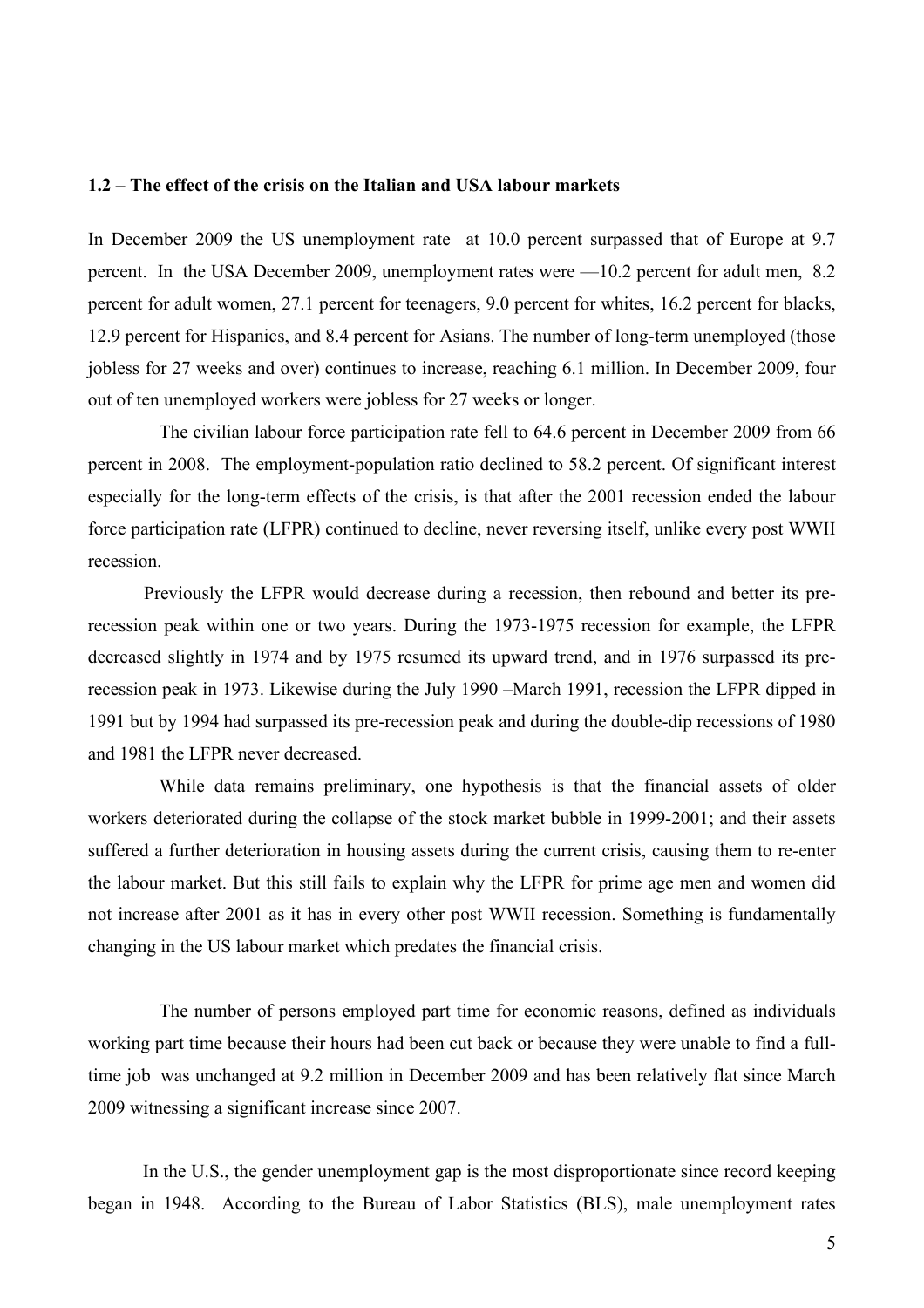reached 10.2 percent in December 2009, falling slightly from 10.4 percent November 2009. And for women, the unemployment rate hit 8.2 percent in December 2009, increasing slightly from 8.0 percent in November 2009. This gender gap is the largest in modern U.S. history and as of October of 2009, men accounted for 5.3 million of the 7.3 million total jobs lost since the recession began. Probably because approximately half of all job losses have been in manufacturing and construction, which are overwhelmingly male. And since four in ten jobs created by the stimulus funds will be going to female jobs, it is predicted that females will have gained twice as many jobs as have been lost.

The U.S. labour market is characterized by sexual and racial discrimination. Women on average earn less than men within and across all occupations. In addition, there is pronounced occupational sex segregation and male dominated occupations jobs have higher earnings than female dominated occupations. The current recession will exacerbate both wage discrimination and occupational segregation. Data from the US Census Bureau indicates that in 2008, real median earnings for full-time, male workers declined 1.0 percent from \$46,846 in 2007 to 46,347 in 2008. Real median earnings of full-time female workers declined from \$36,451 in 2007 to \$35,745 in 2008, a decline of 1.9 percent.

Table 3 shows the OECD harmonized unemployment rates from 2006 until the first quarter of 2009. The change in the unemployment rate since December 2007 was 1 percent in Italy compared to 4.6 percent for the US. According to OECD projections the unemployment rate in 2010 (quarter IV) will be 10.5% in Italy and 10.1% in the USA (Oecd, 2009, p.27). The most recent data available for Italy are based on provisional labour force survey monthly data and show a 8.5% unemployment rate in Italy in December 2009 (Istat, 2010) lower than 10% in the Euro area (Eurostat, 2010) with a higher level for women (10%, higher than 1.5% with respect to December 2008) and a lower level of men (7.5% with an increase by 1.5% since December 2008).

The increase in the unemployment rates in Italy has been particularly high amongst youth. The unemployment rate for individuals aged from 15 to 24 in Italy was 26.3 percent in the first quarter of 2009 (Eurostat, 2009). This unemployment rate was higher than the EU average of 18.9%, though lower than Spain (where it reached 35.7% in the first quarter of 2009) (Eurostat, 2009). The increase in the 15-24 unemployment rate by 5 percent points in the first quarter of 2009 was the highest increase since 1992. This increase can be connected to the reduced number of hirings and the lack of renewal of temporary contracts (Bank of Italy, 2009). In the U.S., the unemployment rate for teenagers (16 to 19 years) in December 2009 was 24.8% of the labour force, more than twice the overall unemployment rate. The unemployment rate for individuals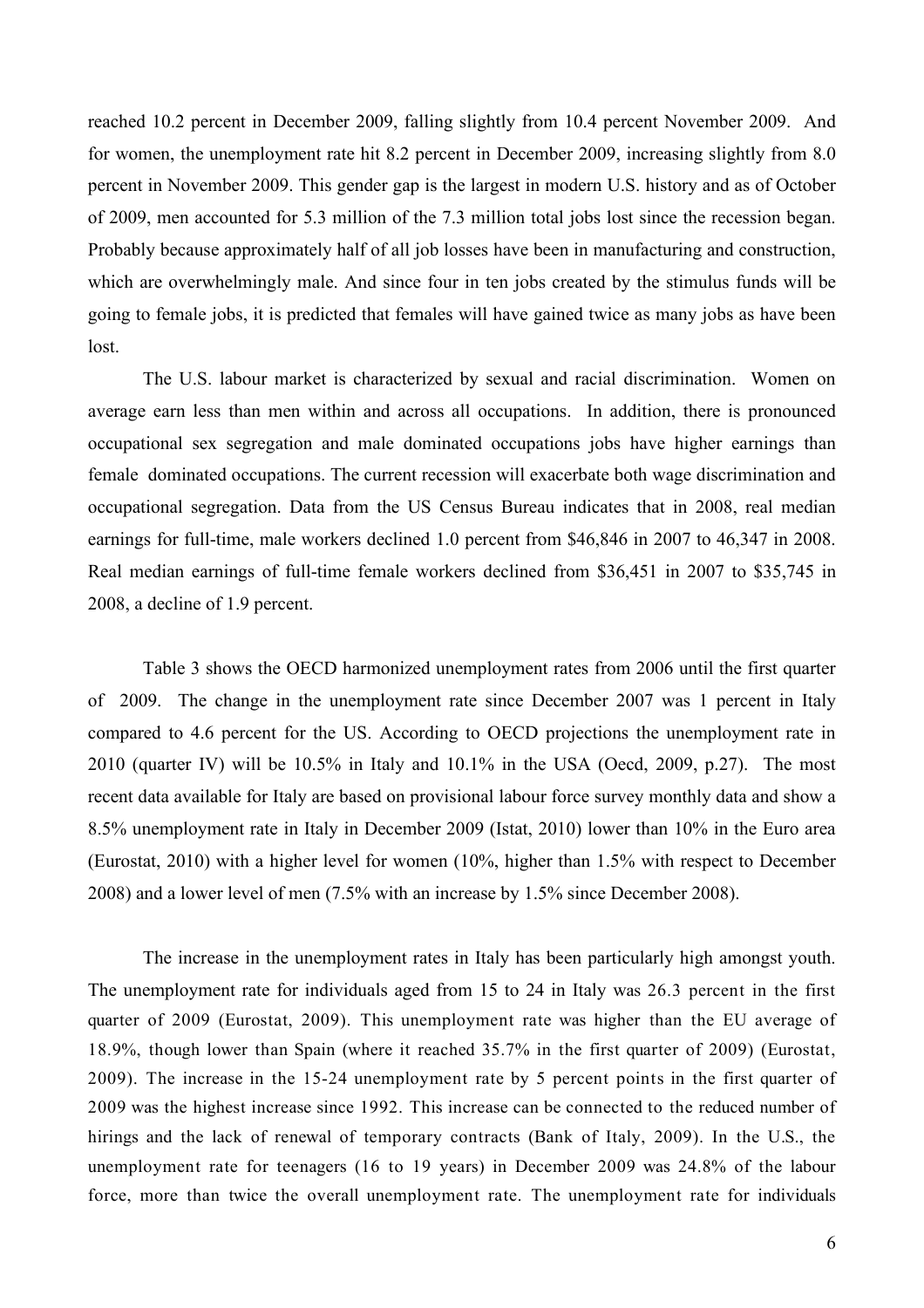aged less than 25 is 17.5 percent.

Increased youth unemployment is problematic for both developed and developing nations and represents a significant long-term global problem. High rates not only decrease entry level wages, which tend to persist over the individual's life-cycle but also demoralize potential labour market participants. The loss of current and potential output can significantly impact long-term economic growth.

In the United States, according to the BLS, the number of discouraged workers (not currently looking for work because they believe no job is available) increased from 642,000 in December 2008 to 929,000 in December 2009. In December 2009, approximately 2.5 million workers were marginally attached to the labour force – compared to 1.9 million in December 2009. The marginally attached are not officially in the labour force, but had wanted and were available for work, and officially not counted as unemployed since they had not looked for work in the four weeks preceding the survey, although they had looked for a job sometimes in the prior twelve months. The number of discouraged workers, generally increasing with recessions, shows a greatest increase for young people, blacks, Hispanics, and men. These demographic groups were overrepresented relative to their numbers in the labour force. Once again this presents a significant obstacle to long-term economic growth.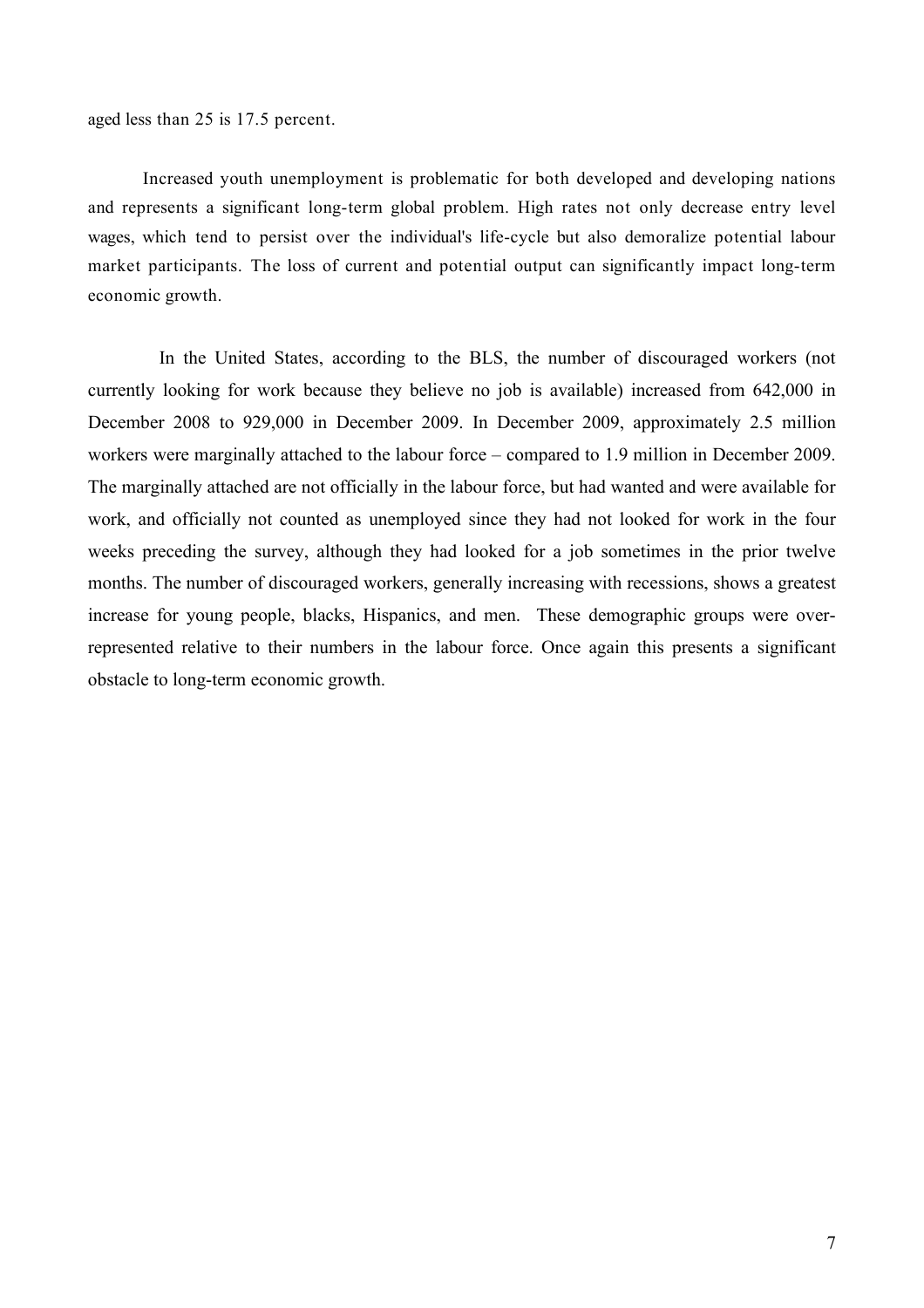

Figure 1 – Discouraged workers in the USA 1994-2009 Chart from: http://business.theatlantic.com/2009/09/discouraged\_workers\_and\_seasonality.php

In Italy, the already low activity rate has decreased particularly in the South (Bank of Italy, 2009b). December 2009 provisional labour force survey data indicate an increase of inactivity rates by 0.5 percentage points since December 2008 for men, while the inactivity rates for women (that did not increase by comparing December 2009 and December 2008 Labour force survey data) aged 15-64 years is 49 percent and for similar aged men 26.4 percent (Istat, 2010).

In Italy, the number of workers who access to redundancy fund has increased. According to National Social Insurance Institute data in the second quarter 2009 the number of hours paid by the redundancy fund increased by 60 percent compared to the first quarter, with the highest increase since 1985 of the number of employees under this fund who are not statistically computed amongst the unemployed (Bank of Italy, 2009b). The number of the national institute of social security (INPS) authorized redundancy hours increased by 311.4% from 2008 to 2009 (INPS data). The highest increase in 2009 was in the metallurgic sector (+866%) followed by the mechanical (+449%), wooden (+425%), trade (+410%), transport and telecommunication (+397%), mineral and non metal minerals work  $(+335%)$ , services  $(+335%)$  and extraction  $(+328%)$  (INPS data). Computing employees receiving redundancy funds amongst the unemployed, the unemployment rate in northern-central Italy would increase by 1.4% and in the South by 0.7 percent (Bank of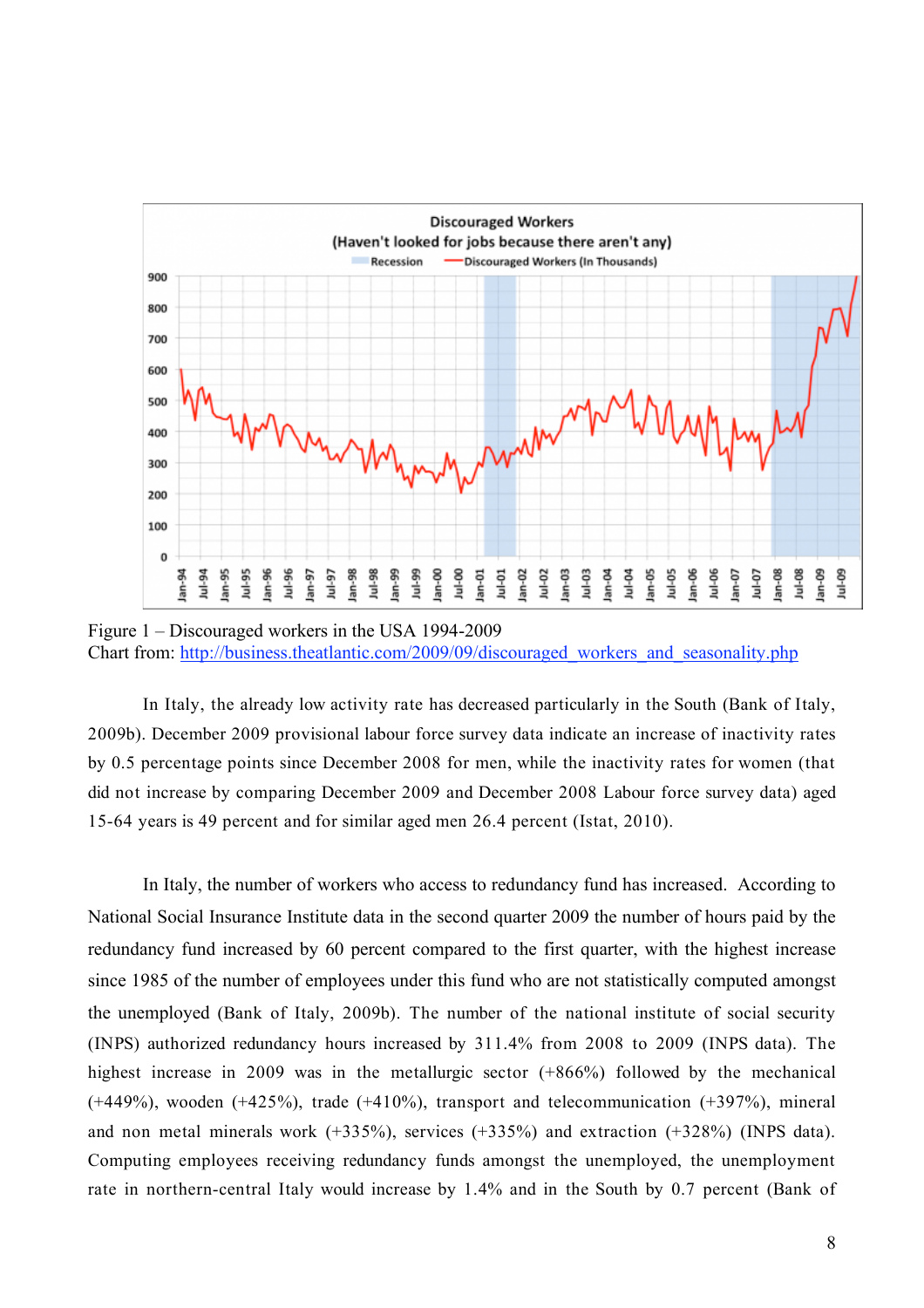Italy, 2010). By including unemployed who were not actively seeking a job in the 4 weeks before the interview but before (discouraged) and redundancy fund beneficiaries the Italian unemployment rate in the second 2009 quarter would have increased being 10.2% instead of 7.4%; the increase due to computation of redundancy fund beneficiaries is estimated to account for 1.2% while computing also the discouraged would have accounted for 1.6% of the increase (Bank of Italy, 2010).

Table 3 - Oecd harmonized unemployment rates 2006-2009 quarter 1

|             |      |                 |     |      |           | of<br>$\%$<br>increase |
|-------------|------|-----------------|-----|------|-----------|------------------------|
|             | 2006 | $dec.2007$ 2007 |     | 2008 | $2009$ q1 | since dec.07           |
| <b>USA</b>  | 4.6  | 4.6             | 4.6 | 5.8  | 8.1       | 4.6                    |
| Italy       | 6.8  | 6.4             | 6.1 | 6.8  | 7.4       |                        |
| Euro Area   | 8.3  | 7.3             | 7.5 | 7.6  | 8.8       | 2.1                    |
| <b>OECD</b> | 6.2  | 5.6             | 57  | h    | 75        | 2.7                    |

Source Table 1.1 Oecd Employment Outlook 2009 p.25

Table 4 - Long-term unemployment rates (12 months and over) as percentages of male and female unemployed

|            |      | 1994 |      | 2005 |      | 2006 |      | 2007 |      | 2008 |
|------------|------|------|------|------|------|------|------|------|------|------|
|            | М    | F    | M    | F    | М    | F    | М    |      | М    | F    |
| Italy      | 59.6 | 63.3 | 50.5 | 53.8 | 50.8 | 54.8 | 47.3 | 52.3 | 44.9 | 49.9 |
| <b>USA</b> | 13.9 | 10.2 | 12.6 | 10.8 | 10.7 | 9.2  | 10.7 | Q    | 10.9 | 10.3 |
| EU 15      | 46.9 | 50   | 43.6 | 44.6 | 45.2 | 44.1 | 42.3 | 41.6 | 38.3 | 39   |
| Oecd       | 34.9 | 36.2 | 32.7 | 32.8 | 32.3 | 32   | 29.1 | 29.1 | 25.4 | 26.5 |

Source: Selection from Oecd

(2009) Table G p.272.

The incidence of long term unemployment (12 months plus) though decreasing, is higher in Italy than in the US. Table 4 indicates that in 2008 almost 45% of men and almost 50% of women unemployed in Italy are long-term unemployed compared to 11% of men and 10% of women in the USA. The percentage of long-term unemployed in Italy in 2008 is higher than the average EU-15 whereas the incidence of long-term unemployed in 2008 was lower than Oecd average in the USA. On average long term unemployed rates for women are higher than for men in Italy and lower in the USA.

According to the BLS, data on the net change in employment (difference between jobs gained and jobs lost) indicates that the economy lost approximately 85,0000 jobs (manufacturing 27,000; construction 30,000; government 21,000; and retail 10,000) in December 2009, although in November 2009 it gained only 4,0000 jobs, in December it failed to show this trend. (NYT 2010) In order to absorb new entrants the US economy requires approximately 100,000 new jobs monthly.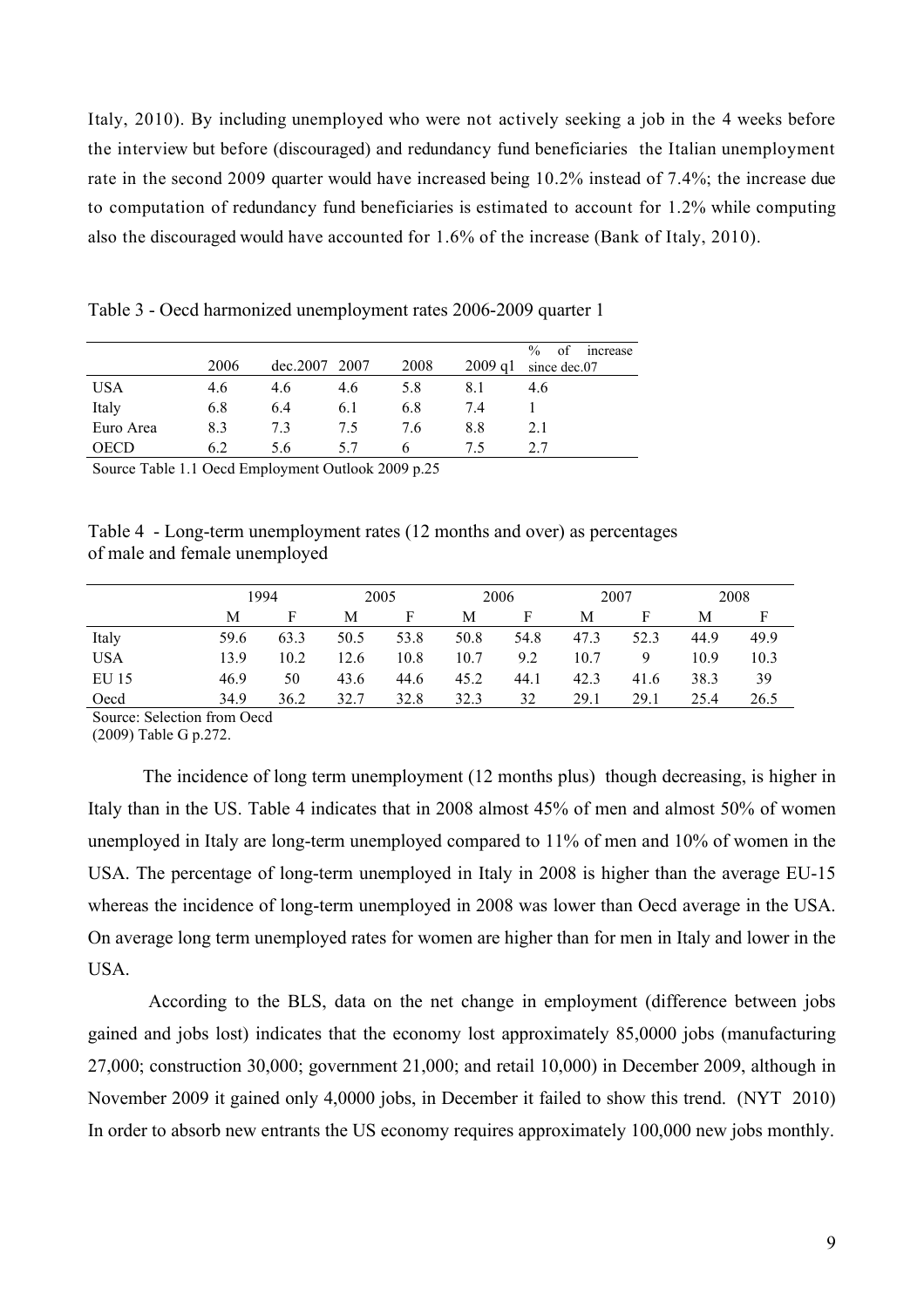The unemployment insurance system in Italy is characterized by inequalities derived from differences in the eligibility conditions and in the different duration and degree of coverage (Anastasia, Mancini and Trivellato, 2009). The share of contributory unemployment benefit with respect to previous earnings can range from 80% for ordinary and special wage supplementation funds to 40% for ordinary unemployment benefits after the eighth month of the unemployment spell.

Since eligibility requires previous employment, there is on average a relatively low degree of coverage. According to OECD data the net replacement rate during the first year of an unemployment spell in 2007 was 37% in Italy and 28% in the USA with a 5 year average of 7% for Italy and 6% for the USA against a median of 28% (from 72% in Norway to the lowest rate experienced by the USA and Korea) (Oecd, 2009, Table 1.6 p.76). In Italy there is a high variation of the degree of coverage of the system of unemployment benefits according to the type of contract: amongst permanent employees about 96% would be subsidized, against 70% of fixed term contract workers and about 17% of collaborators (Bank of Italy, 2009 a).

Notwithstanding the recent extension of the redundancy system, of the ordinary unemployment benefit to fired apprentices with a minimum of three months tenure, the inclusion in the tenure for the eligibility to ordinary unemployment benefits also of employment spells as collaborators and provisions for a subgroup of collaborators introduced by the Italian government (laws 2/2009; 33/2009 and 191/2009) Bank of Italy's simulations on EU SILC and Istat Labour force survey data show that about 1,6 millions of employees or under collaboration contract would not have access to unemployment benefits in case of redundancy or contract interruption (Bank of Italy, 2009 a), Berton, Richiardi and Sacchi (2009) simulation based on the National Social Security Institute INPS microdata show that from 1,500,000 to 2,000,000 workers will not be covered by unemployment benefits if they lose their job.

In US, the unemployed are typically eligible for unemployment insurance provided by the government, in order to provide temporary income support. Unlike Italy, the heterogeneity of the US compensation system is due to differences in eligibility between the states.

A key characteristic of the US labour market is the continued erosion of the economic, and social safety net that has characterized American workers since the end of the World War II, "the tightrope of work is higher, the winds of change that buffet us on it are stronger, but the safety net below is tattered and incomplete" (Hacker 2006: 83).

The American Reinvestment and Recovery Act of 2009 (ARRA) focuses on short-term cushioning of the unemployed with increased unemployment benefits on investment as the key to long-term economic growth to foster most of the growth in the economy overall.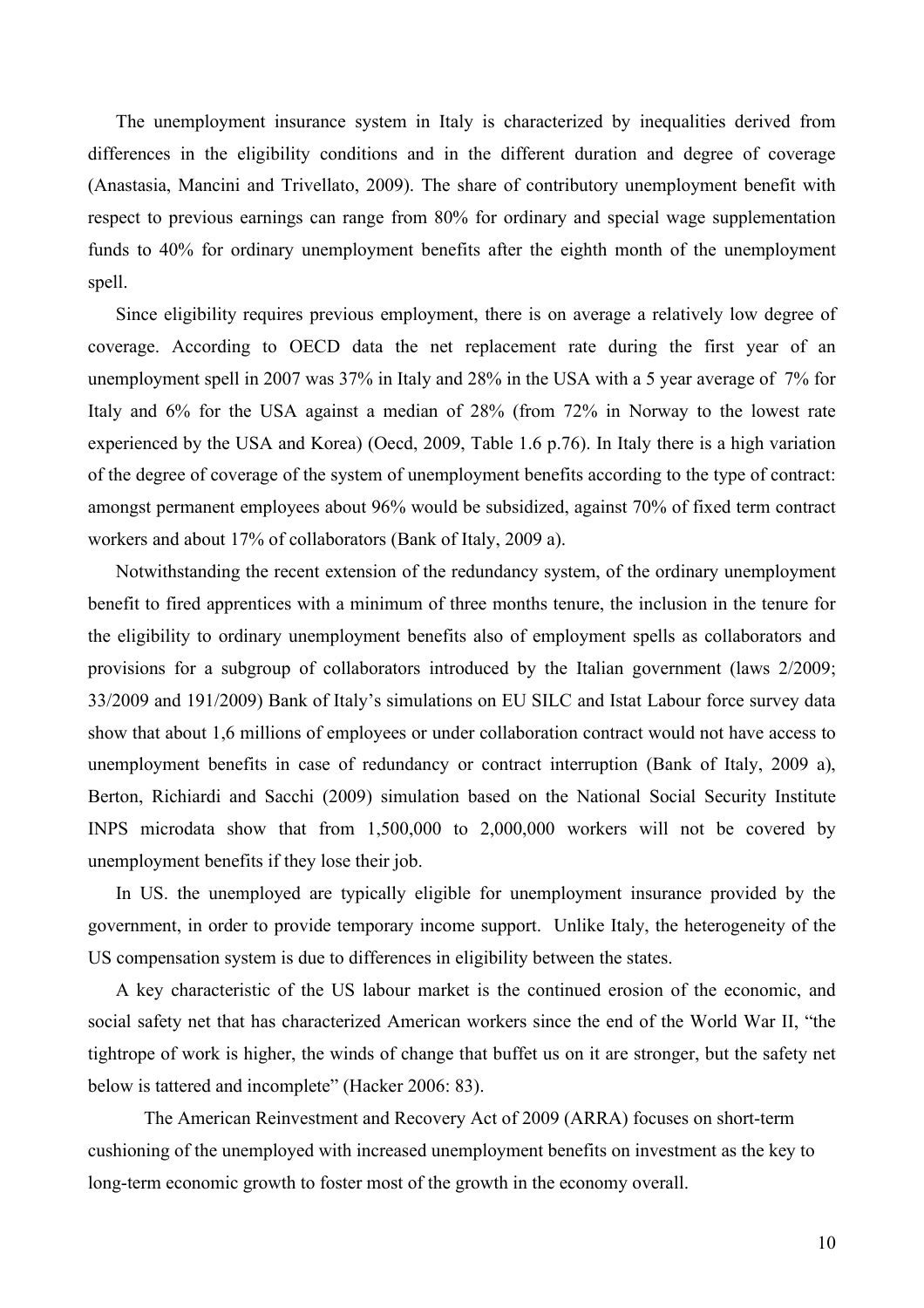The following are key benefits from the ARRA,

(http://www.progressivestates.org/node/23230),

- Half of the states passed measures over the last four months to extend unemployment insurance to low-wage workers, women, part-time workers, and the long-term unemployed, with an additional 150,000 workers annually eligible for UI benefits.
- 21 states changed their laws to extend unemployment insurance benefits by 13-20 weeks if their state's unemployment rate reaches 6.5 percent. According to the BLS, 33 states have unemployment rates of at least 6.5 percent.
- UI reform has been a bipartisan effort with nine Republican governors signing legislation, despite initial unwillingness by some high-profile Republican Governors. The states enacting changes will receive \$3.2 billion of funding.

While extension of unemployment benefits is necessary in the short-term the remaining effects of the ARRA on the long term will be investigated as part of our ongoing research.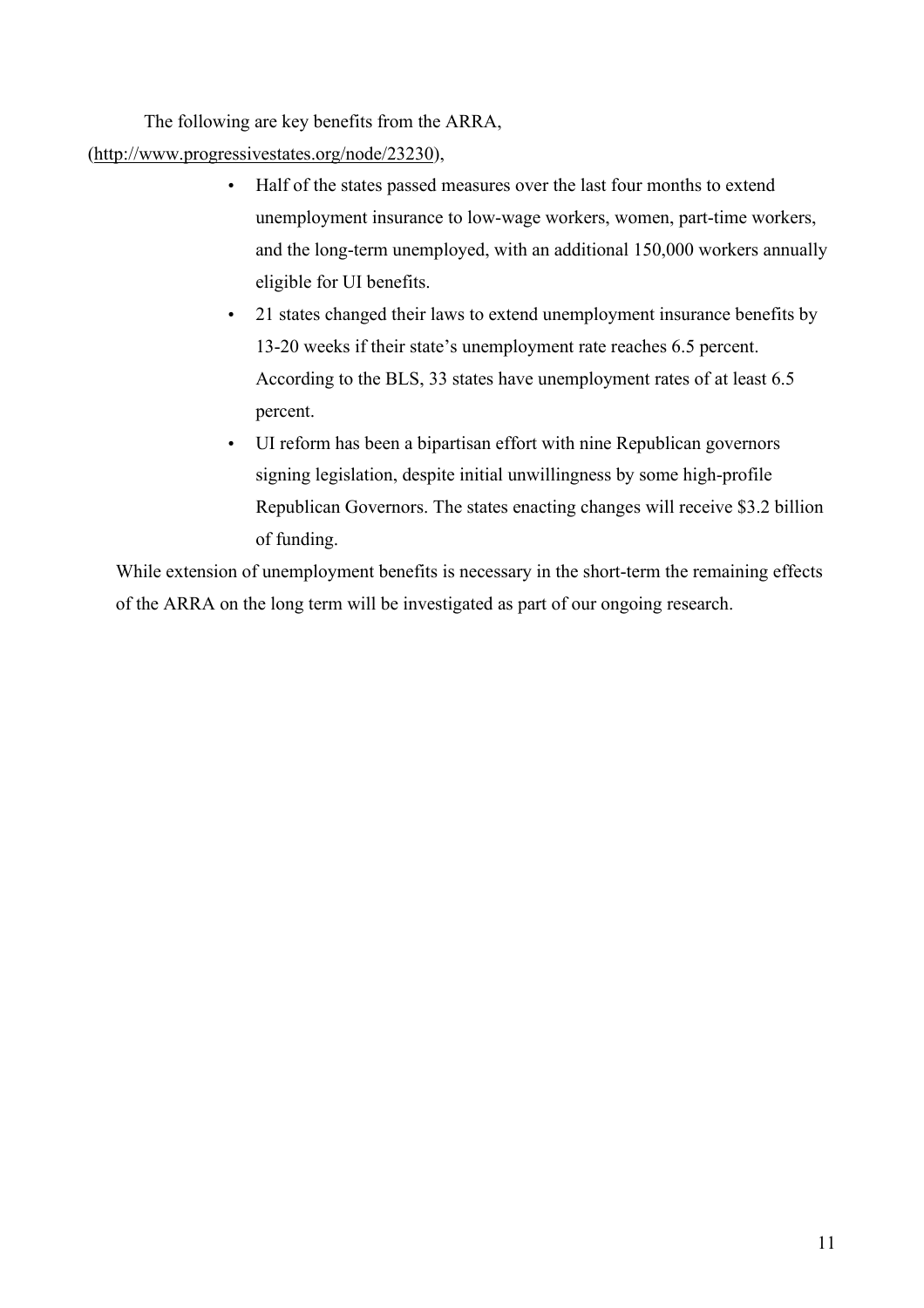# **2. Empirical Analysis: The experience of unemployment in Italy and in the USA**

In this section we carry out a microsimulation analysis and a multivariate analysis to estimate the effect of joblessness on household income and well-being and the impact of previous employment status (and related unemployment benefit) on unemployment sustainability. Our focus is not only on the pecuniary dimension of well-being, but also the socio-economic impacts of unemployment.

A direct cost of unemployment is loss of income. Italian unemployment benefits are very fragmented and this can produce different costs according to one's prior employment status. OECD (2009) analysis on the ability of the social transfer system to alleviate poverty indicates that while the USA had emphasized alleviation of poverty towards households with working members rather than towards jobless households, in Italy the alleviation of poverty focuses more on jobless householders than for working households.

The latest available EU SILC – European Union Statistics on Income and Living Conditions for Italy (IT SILC 2008) refer to 2007 income and report the difficulties experimented by families in the 12 months preceding the last quarter of 2008. Preliminary results indicate an increase in the number of households who have experienced great difficulties in making ends meet (17% in 2008 against 15.4% in 2007); with worse numbers in the South of Italy (from 22% in 2007 to 25.6% in 2008) whereas it is stable and lower in the Centre (14.3%) North (12.6%) (Istat, 2009c).

# *2.1 – The costs of being unemployed in Italy in terms of income poverty and access to health services*

We extend our analysis to the increased probability of unemployed becoming poor. For this purpose we have estimated a probit model using IT SILC 2007 microdata.<sup>2</sup> The results in column (1) of Table 5 indicate that unemployment increases the probability of being defined as income poor (when the equivalised disposable income is less than the poverty threshold: 60% of median equivalised disposable income<sup>3</sup>). The probability of being income poor significantly increases amongst those unemployed who have never had a job, followed by previously self-employed. Those

<sup>&</sup>lt;sup>2</sup> The Italian sample (IT-SILC XUDB 2006) refers to 21,499 households and 54,512 individuals.<br><sup>3</sup> Equivalised total disposable household income has been obtained by using the modified OECD equivalence scale.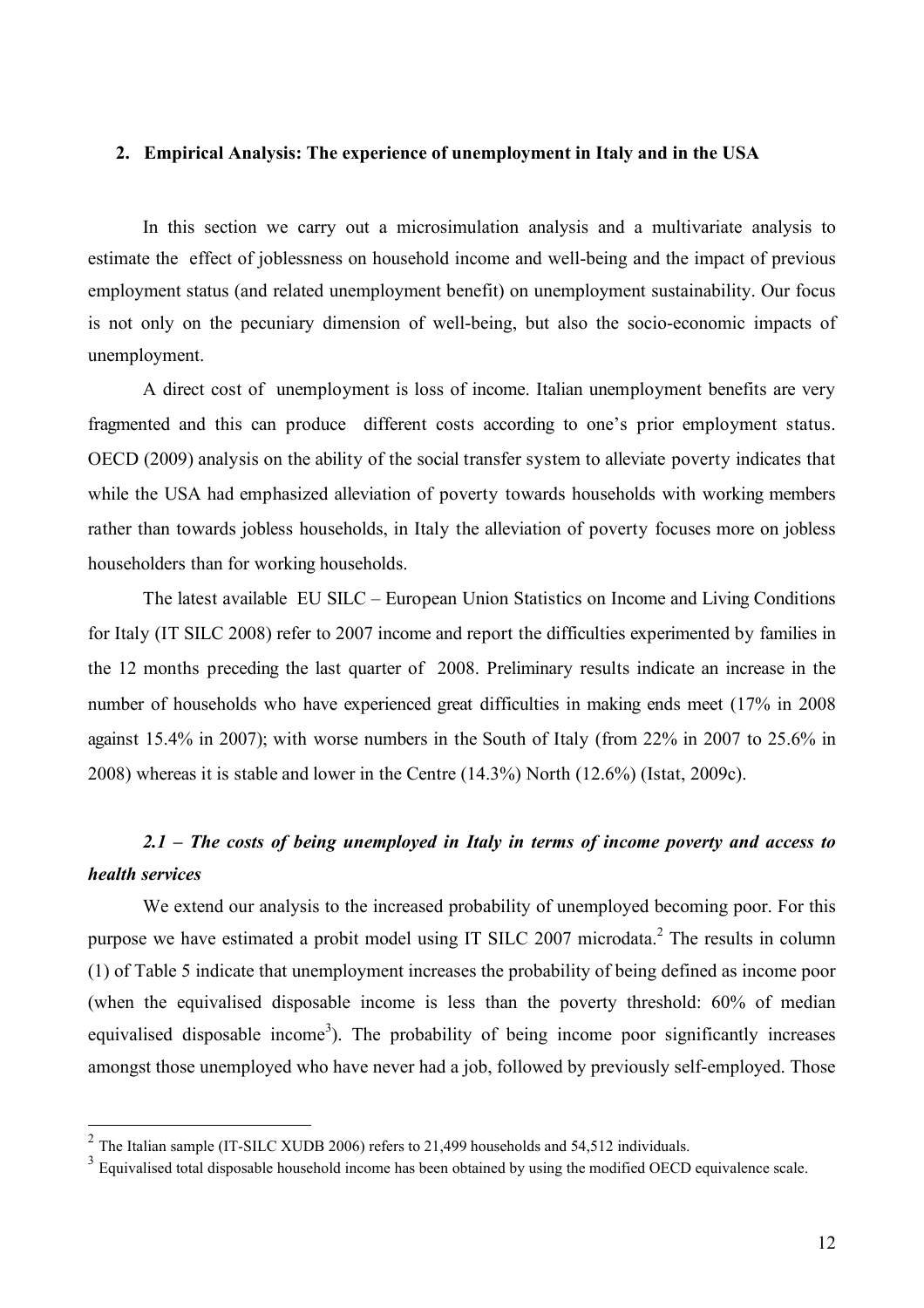who were formerly employed, though experiencing an increase in the probability of being defined income poor, show a lower probability to be income poor than other unemployed.

Turning to the perception of difficulties in making ends meet we have estimated an ordered probit model to highlight the effect of unemployment taking into account family, personal and regional variables, as estimates in Table 5 (column 2) show greater difficulties are perceived by the unemployed in making ends meet, with the effect being higher for the unemployed who were formerly self-employed with employees. These results are consistent with the limited coverage of the Italian system of unemployment benefit discussed in the previous Section.

Investigating other dimensions of the cost of unemployment we estimate the probability of having unmet medical or dental needs (Table 5 column 3). The unemployed who were formerly self employed without employees, have higher probability of not having access, since they consider the costs too expensive.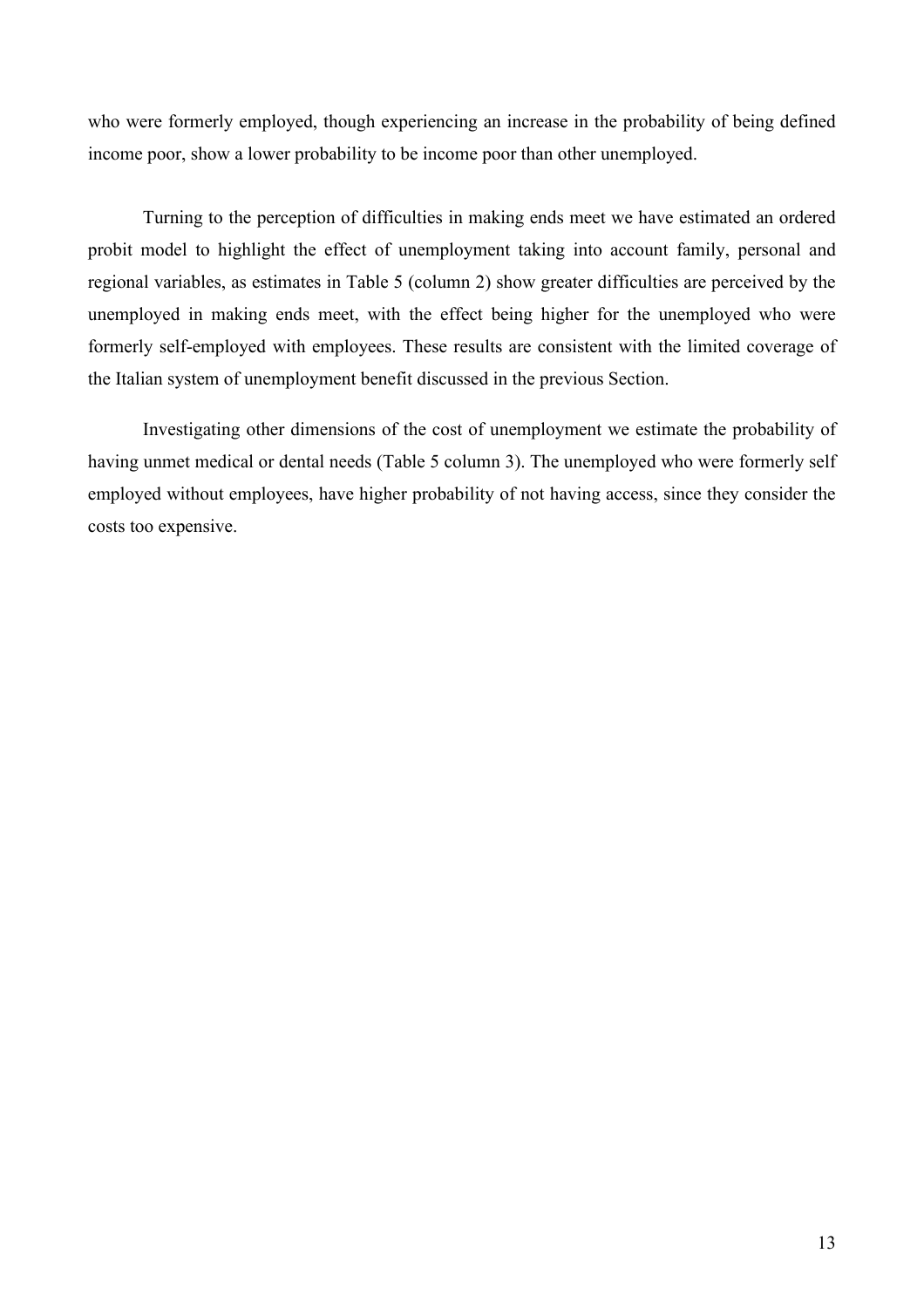|                                                       | Col. (1)                 | Col. (2)                                                 | Col. (3)                     |
|-------------------------------------------------------|--------------------------|----------------------------------------------------------|------------------------------|
|                                                       | Probit model on          | Ordered probit<br>ability to make ends meet <sup>4</sup> | Probit model on              |
|                                                       | Income Poor<br>$0.046**$ | $-0.025**$                                               | unmet med.dent.<br>$0.050**$ |
| Age                                                   | (6.54)                   | (7.24)                                                   | (5.99)                       |
|                                                       | $-0.001**$               | $0.000**$                                                | $-0.001**$                   |
| Age squared                                           | (7.57)                   | (9.50)                                                   | (5.36)                       |
| Female                                                | $-0.063*$                | 0.000                                                    | $0.074*$                     |
|                                                       | (2.37)                   | (0.03)                                                   | (2.42)                       |
| Married or cohabiting                                 | $-0.118**$               | $0.098**$                                                | $-0.042$                     |
|                                                       | (2.90)                   | (5.54)                                                   | (0.91)                       |
| Sep. divorced                                         | $0.349**$                | $-0.213**$                                               | $0.285**$                    |
|                                                       |                          | (8.07)                                                   |                              |
| Widow                                                 | (6.58)<br>0.074          | $-0.112**$                                               | (4.42)<br>$0.174*$           |
|                                                       |                          |                                                          |                              |
|                                                       | (0.87)<br>$-0.233**$     | (2.65)<br>$0.182**$                                      | (2.05)<br>$-0.148**$         |
| Secondary                                             | (5.99)                   | (9.37)                                                   |                              |
|                                                       | $-0.530**$               | $0.530**$                                                | (3.19)<br>$-0.359**$         |
| High school                                           | (13.03)                  |                                                          |                              |
| Tertiary                                              | $-0.974**$               | (26.85)<br>$1.021**$                                     | (7.43)<br>$-0.655**$         |
|                                                       |                          |                                                          |                              |
|                                                       | (16.85)<br>$-0.387**$    | (42.27)<br>$0.150**$                                     | (9.30)<br>$-0.174**$         |
| Part-time                                             |                          |                                                          |                              |
| Unemployed previously self employed with employees    | (7.55)<br>$0.669*$       | (6.30)<br>$-0.934**$                                     | (2.98)<br>0.374              |
|                                                       |                          |                                                          |                              |
|                                                       | (2.38)<br>$0.560**$      | (3.85)<br>$-0.422**$                                     | (1.00)<br>$0.366*$           |
| Unemployed previously self employed without employees |                          | (5.63)                                                   | (2.13)                       |
|                                                       | (3.71)<br>$0.237**$      | $-0.406**$                                               | 0.155                        |
| Unemployed previously employed                        | (3.40)                   | (11.05)                                                  | (1.90)                       |
| Unemployed never employed before                      | $0.790**$                | $-0.493**$                                               | 0.147                        |
|                                                       | (9.84)                   | (10.38)                                                  | (1.43)                       |
| Inactive                                              | $0.159**$                | 0.019                                                    | $-0.157**$                   |
|                                                       | (3.08)                   | (0.76)                                                   | (2.61)                       |
| Chronic ill                                           | 0.056                    | $-0.187**$                                               | $0.408**$                    |
|                                                       | (1.60)                   | (11.22)                                                  | (11.57)                      |
| d05                                                   | $0.237**$                | $-0.065**$                                               | 0.066                        |
|                                                       | (5.80)                   | (3.43)                                                   | (1.45)                       |
| d614                                                  | $0.249**$                | $-0.146**$                                               | $0.186**$                    |
|                                                       | (8.32)                   | (9.87)                                                   | (5.19)                       |
| d1517                                                 | $0.250**$                | $-0.083**$                                               | $0.092*$                     |
|                                                       | (7.52)                   | (4.53)                                                   | (2.16)                       |
| South                                                 | $0.784**$                | $-0.448**$                                               | $0.252**$                    |
|                                                       | (31.72)                  | (36.39)                                                  | (8.55)                       |
| Constant                                              | $-1.606**$               |                                                          | $-2.438**$                   |
|                                                       | (11.20)                  |                                                          | (14.09)                      |
| Observations                                          | 35,219                   | 35,219                                                   | 35,219                       |
|                                                       |                          |                                                          |                              |

| Table 5 - Multivariate analyses on poverty probability and costs of being unemployed |
|--------------------------------------------------------------------------------------|
|--------------------------------------------------------------------------------------|

Robust z statistics in parentheses

\* significant at 5%; \*\* significant at 1%

 $\frac{4}{10}$  The variable on the perceived ability to make ends meet takes the following values: 1 with great difficulty; 2 with difficulty; 3 with some difficulty; 4 fairly easily; 5 easily; 6 very easily.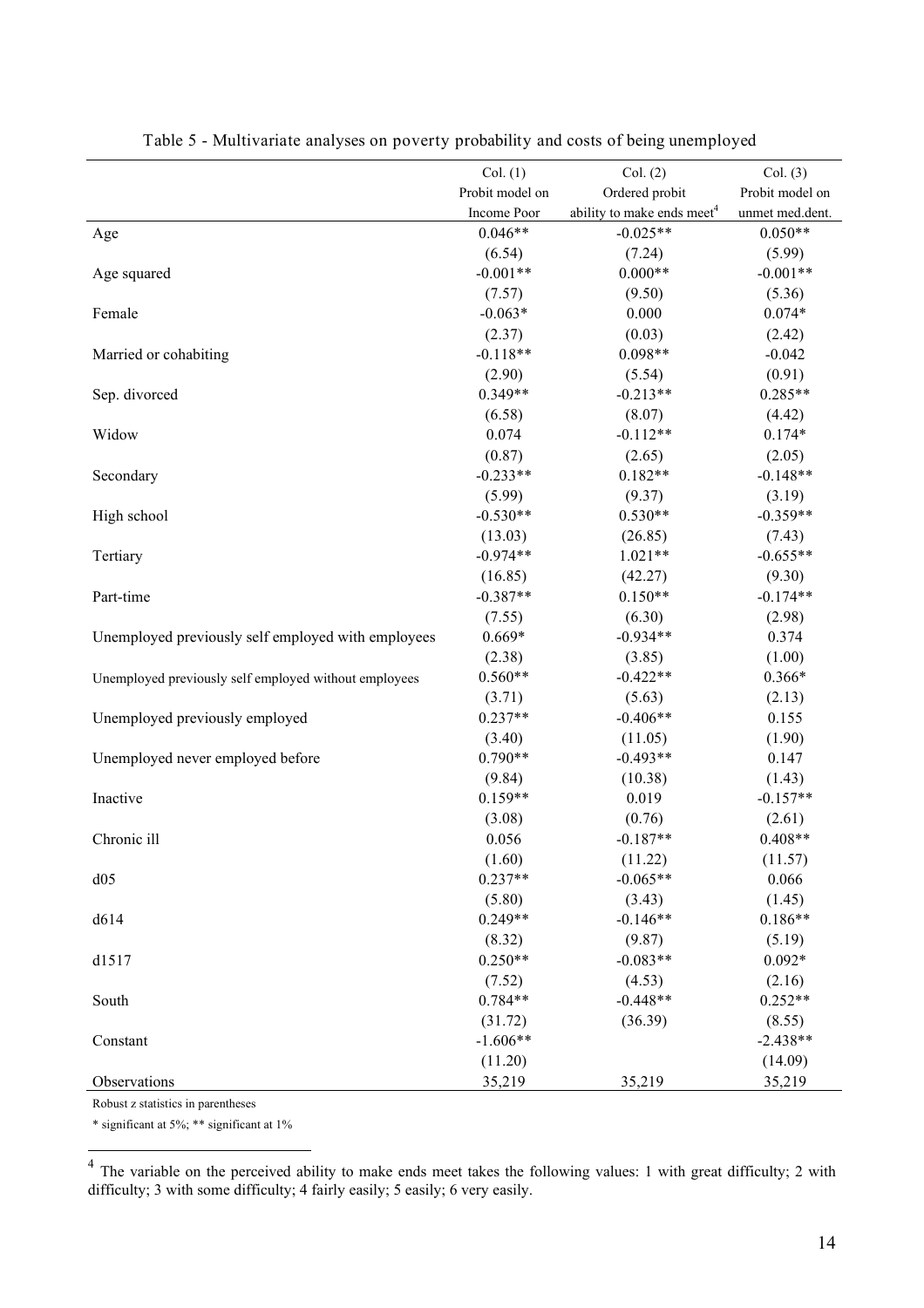## *Effect of increased unemployment on poverty rates and income distribution*

In order to simulate the effect of the increased unemployment on income distribution and poverty rates we have imputed to each record of IT SILC07 the probability of being unemployed estimated on third quarter Italian labour survey data, under the hypothesis that people who were unemployed in IT SILC07 would have been unemployed also in 2009.

We have than imputed to those who were not unemployed in IT SILC 2007 but, according to the simulation would have been unemployed in year 2009, an unemployment benefit obtained by estimation of a two step Heckman model on IT SILC07.<sup>5</sup>

The lower level of the simulated unemployment benefit shown in Table 6 than the actual one can be affected by the higher share of unemployment of youth and employed with an employment status characterized by a much lower unemployment benefit coverage in 2009.

We have then estimated the poverty rates and income inequalities indicators by using simulated equivalised household income as compared to the actual one. The simulated effect of unemployment increase on poverty rates brings about an increase in the poverty rate and in incomes inequality especially in the South of Italy where there is a higher probability that unemployed were formerly inactive, youth or in jobs uncovered by unemployment benefits (Tables 7, 8).

| Table 6 - Descriptive statistics on actual and simulated unemployment benefit and equivalised |  |  |  |
|-----------------------------------------------------------------------------------------------|--|--|--|
| household income for those who are estimated as unemployed in 2009                            |  |  |  |

| Variables                              | Mean     | Std. Dev. |
|----------------------------------------|----------|-----------|
| simulated unemployment benefit         | 400,03   | 303,74    |
| IT SILC 07 actual unemployment benefit | 690,55   | 2748,35   |
| simulated equivalized household income | 8923,82  | 12489,85  |
| actual equivalized household income    | 11647,74 | 12913,95  |
| number observations                    | 1874     |           |
| Source: Our computation on IT SILC07   |          |           |

|  | Table 7 - Poverty rates in Italy by area (simulated equivalised income and actual) |  |
|--|------------------------------------------------------------------------------------|--|

| Area   | <b>Observations</b> |         | Poverty Rate |            |          |  |  |
|--------|---------------------|---------|--------------|------------|----------|--|--|
|        |                     | sim.yeg |              | actual yeg |          |  |  |
|        |                     | Mean    | Std.Dev.     | Mean       | Std.Dev. |  |  |
| North  | 11,531              | 0.11    | 0.31         | 0.08       | 0.28     |  |  |
| Centre | 5,697               | 0.15    | 0.35         | 0.12       | 0.33     |  |  |
| South  | 7,091               | 0.40    | 0.49         | 0.34       | 0.47     |  |  |
| Total  | 24,319              | 0.21    | 0.41         | 0.18       | 0.38     |  |  |

Source: Our computation on IT SILC07

<sup>&</sup>lt;sup>5</sup> Estimates of the models used to impute unemployment probability and the unemployment benefits are available from the authors.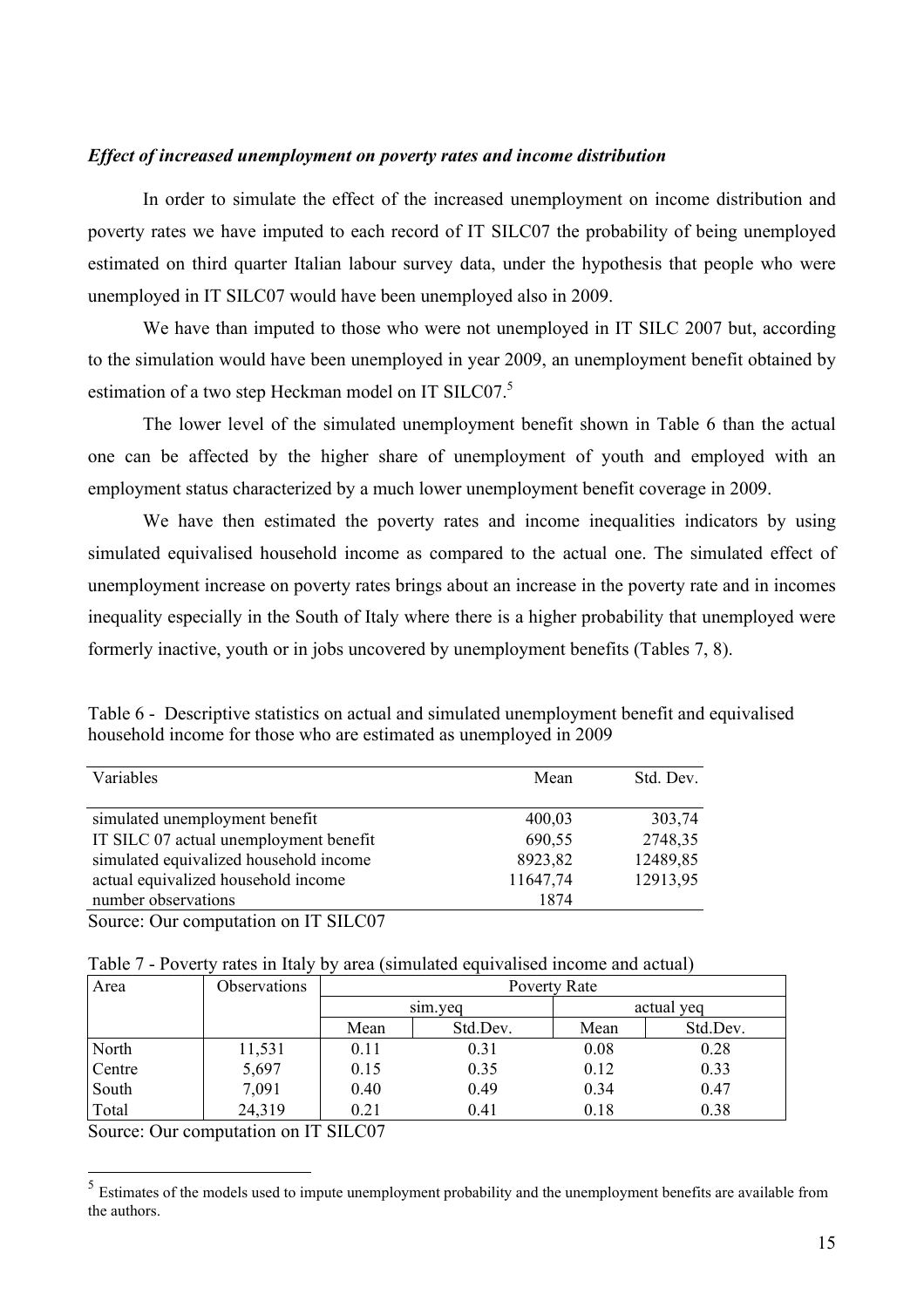| <b>HILOHIIU</b> |              |               |            |                |
|-----------------|--------------|---------------|------------|----------------|
| Area            | Observations | Simulated yeq | Actual yeq | Change in G.I. |
|                 |              | Gini          | Gini       |                |
| North           | 11,531       | 0.296         | 0.291      | 0.016          |
| Centre          | 5,697        | 0.456         | 0.451      | 0.013          |
| South           | 7,091        | 0.353         | 0.337      | 0.049          |
|                 |              |               |            |                |
| Total           | 24,319       | 0.325         | 0.317      | 0.024          |

Table 8 - Gini Index actual and simulated equivalised household  $I<sub>n</sub>$ 

Source: Our computation on IT SILC07

# **2.2** – **Costs of unemployment in terms of increased poverty and income inequality in the USA**

[To be completed]

Based on the recent data (2008) from the US Census Bureau, a significant deterioration in the US labour market has occurred. The poverty rate for 2008 was 13.2 percent, the highest level since 1997, and the first statistically significant increase since 2004. In 2008, 39.8 million people were officially in poverty, up from 37.3 million in 2007. And mean real US household income decreased 3.6 percent from 2007 to 2008 from \$52,163 to \$50,303. We believe these trends will continue through 2009. Poverty population can be characterized into two distinct groups, the "temporarily poor" (those who experience poverty on an intermittent basis, i.e., one to as many as seven times over a 10 year period) and the "persistently poor" (those who seldom, if ever, have incomes above the poverty line, i.e,, they are poor in 8 or more years over a ten-year period). The "temporarily poor" comprises of the major bulk (over 90%) of those in the poverty population, are in poverty due to events such as recessions, illness, disability and divorce. Perhaps an important implication to be drawn here for policy recommendation is that social insurance programs need to be structured to meet the needs of the two groups as mentioned above. The "temporarily poor" need a brief cushion of substantive financial support to make up for the lost income due to unemployment during recessionary periods. The "persistently poor" (about 10% of the poverty population) however have very little earnings from work and have very little work experience to qualify for unemployment compensation benefits. Reducing poverty among the "persistently poor" requires a combination of income maintenance program, food stamps which provide direct and inkind benefits based on needs and job training programs that give individuals marketable skills.

Measures of income inequality for families, as measured by Gini ratios rose from 0.432 in 2007 to 0.438 in 2008. Shares of aggregate income received by households reveals that the top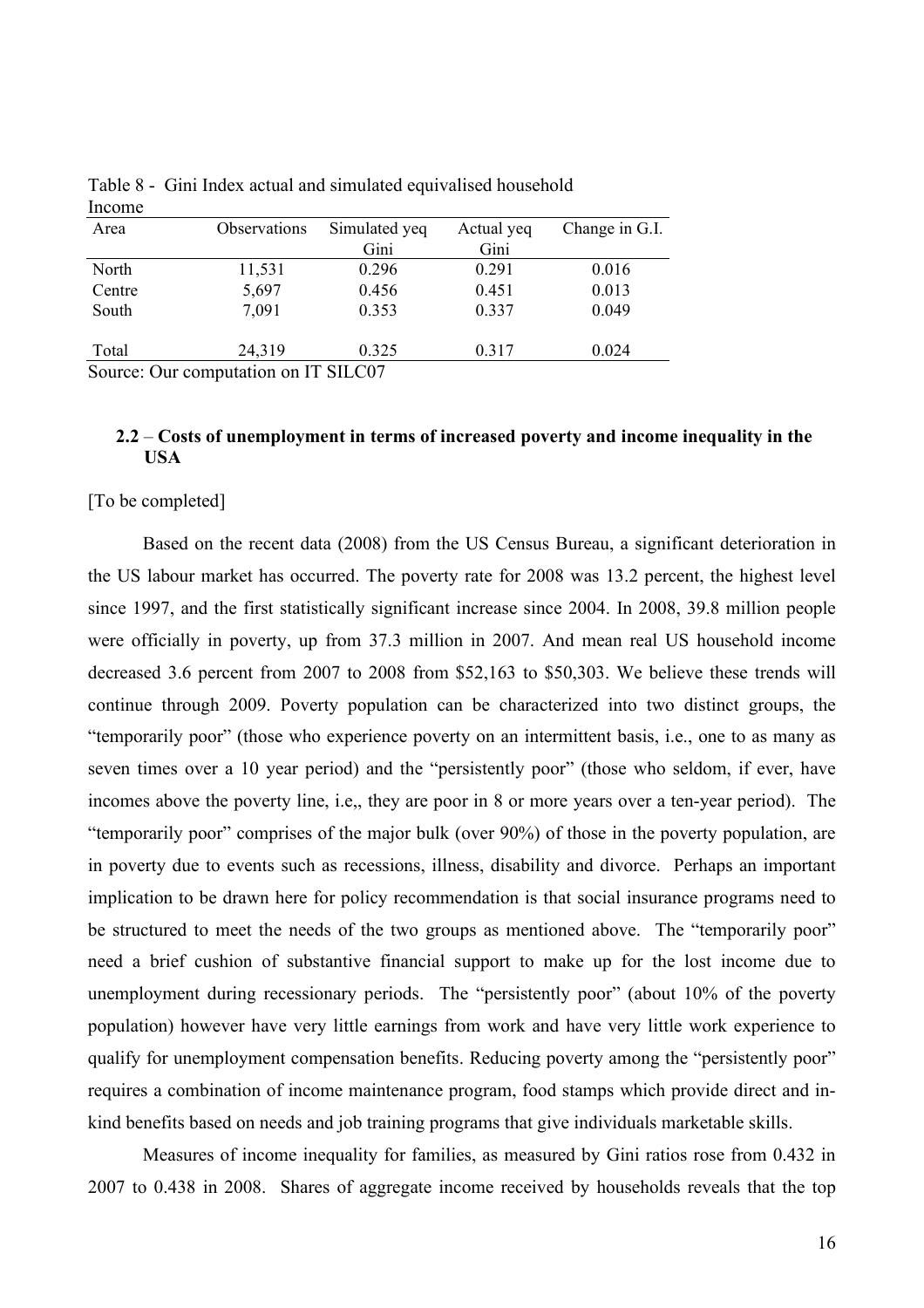20% received 21.5% and lowest 20% received 3.4 % of aggregate income in the U.S. in 2008. Measures of individual earnings inequality for full-time year round workers depict an increase in Gini index of .394 in 2007 to .403 in 2008 (www.census.gov)

We are currently completing multivariate analysis on poverty probability and unemployment status based on US Census Bureau and Panel Study of Income Dynamics to analyse more in depth the effect of the crisis and the unemployment benefit system on USA income distribution.

# **Conclusions**

A first impact of the crisis in both economies has been an increase in the unemployment rates. The Italian unemployment data must be complemented with data on the beneficiaries of redundancy hours (who are not computed amongst the unemployed) to assess more completely the effect of the crisis on the labour market.

In the USA, though higher than Italy, labour force participation has been decreasing continuously before the crisis, in Italy there is a wide share of the population (particularly in the South of Italy and particularly amongst women) who are inactive and has been discouraged from undertaking job search actions. This calls for statistical and econometric techniques able to account for their presence (Brandolini, Cipollone and Viviano, 2006; Jones and Riddel, 2006) and for a specific target in the employment and social policies to avoid their exclusion from the labour force.

Redundancy hours have increased in 2009 with access recently extended by the Italian government as a reaction to the crisis. However, the Italian system of unemployment benefits is highly heterogeneous with low coverage on average. Our results on the socioeconomic costs of unemployment indicate that the unemployed have more difficulties in the ability to make ends meet; a higher degree of income poverty and a high probability of not accessing medical or dental treatment. The costs change also according to employment status prior to unemployment.

Preliminary US data confirms a sharp deterioration in the labour market. Further testing are currently conducted and will be made available.

The estimated socio-economic costs of unemployment call for a reform of the system of unemployment benefits in order to reduce the degree of inequality and alleviate the costs of unemployment. Of crucial concern, especially for the implications of long-tem growth is the high incidence of youth unemployment.

In both countries, unemployment compensation is the most significant short-term program to alleviate the private and social costs of unemployment. A more progressive compensation insurance system can decrease the private cost of unemployment and thereby the social cost of unemployment.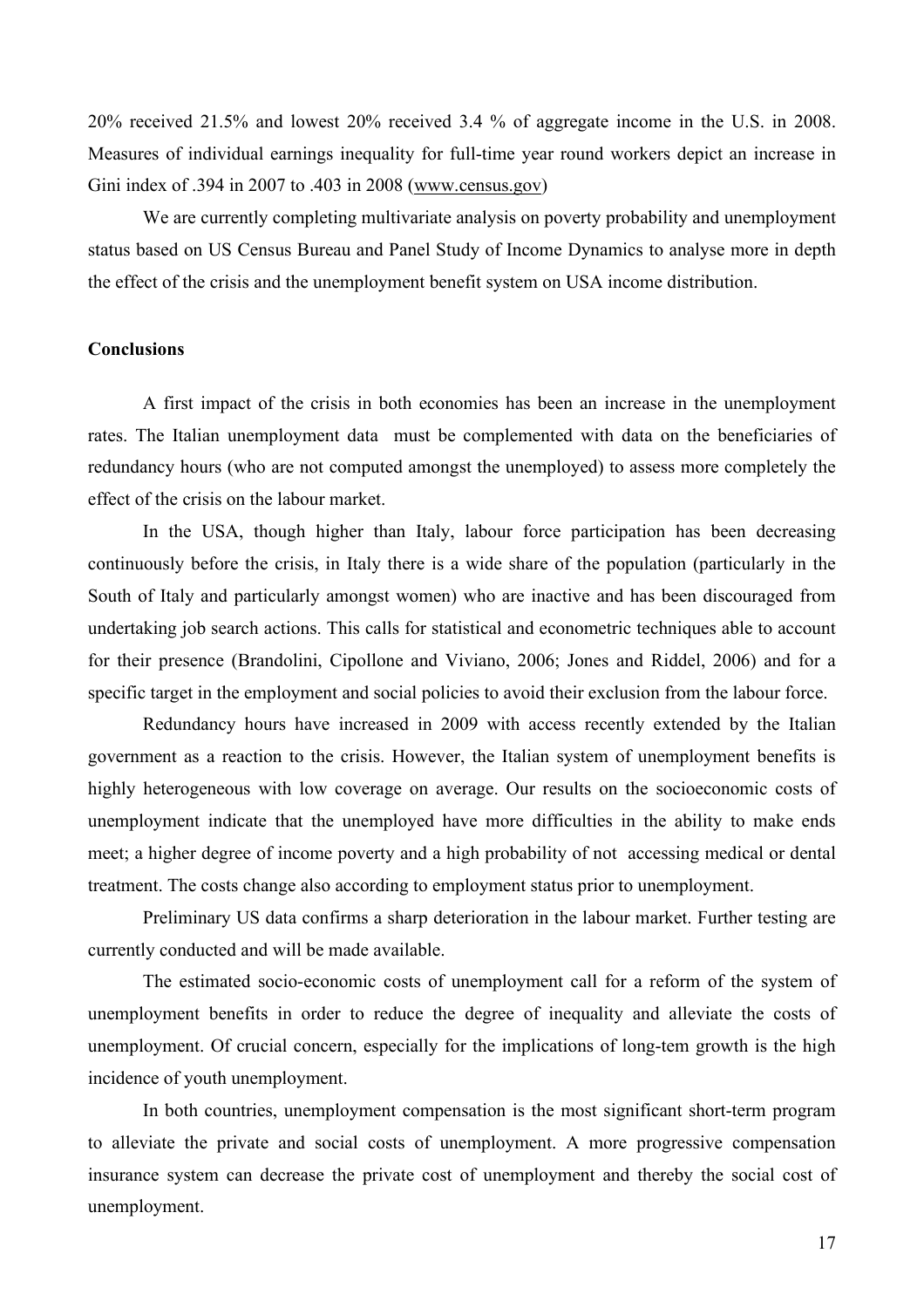During the crisis regional governments in Italy (like region Emilia Romagna with regional resolutions 1036/2009 extended with resolution 2556/2009 till the end of year 2010) introduced temporary prescription charges for medical specialist visits and exams exemptions for the unemployed or redundancy fund recipients and their families. This underscores the need to improve access to health services for the unemployed and comports with our results from multivariate analysis in Section 2.1. Our evidence also indicates an increase in poverty and income inequality associated with the increase in unemployment and, a higher probability of not having access to public and private health services. The multivariate analysis shows also differences in the employment status prior to unemployment that mirror the fragmentation of the safety net in Italy. These results call for a reform of unemployment benefit in Italy to achieve a higher equality and coverage of unemployed.

### **References**

- Anastasia, B., Mancini, M., Trivellato, U. (2009) *Il sostegno al reddito dei disoccupati: note sullo stato dell'arte. Tra riformismo strisciante, inerzie dell'impianto categoriale e incerti orizzonti di flexicurity,* Isae, Working paper n. 112, April 2009.
- Bank of Italy (2009 a) *Relazione annuale 2008*, Roma, Banca d'Italia.
- Bank of Italy (2009 b) *Bollettino Economico*, n. 57, July 2009.
- Bank of Italy (2010) *Bollettino Economico*, n. 59, January 2010.
- Berton, F., Richiardi, M. and Sacchi, S. (2009) 'Quanti sono i lavoratori senza tutele', www.lavoce.info.
- Brandolini, A., P. Cipollone, P. and Viviano, E. (2006), 'Does The ILO Definition Capture All Unemployment?', *Journal of the European Economic Association*, v. 4, n. 1.
- Cappariello, R. and Zizza, R., (2009), Dropping the Books and Working Off the Books', *Bank of Italy, Temi di Discussione* (Working Paper), 702, January 2009.
- David, K. P. (2009, November 27). The jobless gender gap. Retrieved January 24, 2010, from http://online.wsj.com/article/SB10001424052748704576204574531453974382142.html
- European Commission (2004), *Undeclared work in an enlarged union*, DG for Employment and Social Affairs, Brussels.
- Eurostat (2009) *Youth in Europe: a statistical portrait*, Luxembourg: Publications Office of the European Union.